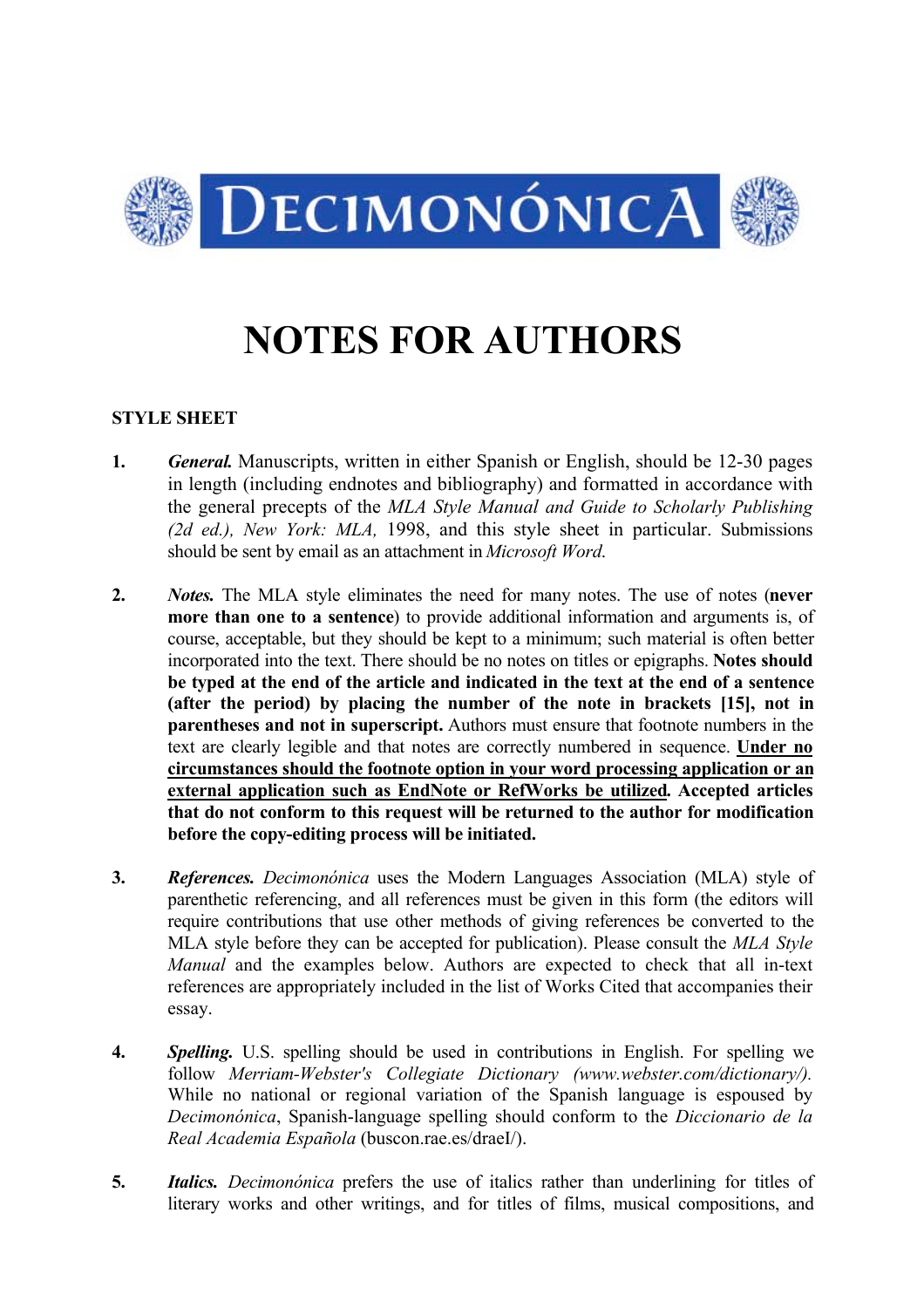works of art. Titles of chapters or articles and the opening words of untitled poems should be in roman type and enclosed within quotation marks. Italics are also used for single words or short phrases in foreign languages not used as direct quotations, unless they have passed into regular English or Spanish usage. The names of foreign institutions and official positions should be in roman type, capitalized as in English. The use of italics to emphasize one or more words should be avoided.

- **6.** *Punctuation.* Commas and periods (apart from separators in numerals) and semicolons and colons should always be followed by a **single space.** Dashes (—) should be used sparingly, and there should be no space on either side of the dash (e.g. "una historia literaria—la del XIX hispanoamericano—cuya parcialización inquisitiva…"; "This theme is used most frequently—but not exclusively—in conjunction with masculine characters"). Parentheses should be used for a parenthesis within a parenthesis; brackets [1, should be used only for ellipses and editorial comments. When ellipses are used in the above cases, the periods should be separated by a space within the brackets [. . .].
- **7.** *Quotations and quotation marks. Decimonónica* prefers the use of "curly" quotation marks "" (versus traditional straight quotation marks "). The use of French quotation marks (*chevron, "corchetes" in Spanish*) « » is not acceptable.
- **8.** *Translation.* Quotations in English or Spanish that appear in an article in the other language do not need to be translated. Texts from any other language should be translated into the language of the author's manuscript (English or Spanish) and should be placed in parentheses below the original text.
- **9.** *Abbreviations***.** Abbreviations should be avoided in the text, but if they must be used they should be confined to well established cases (Mr., Dr, p., pp., a.m., vol.). In references, the abbreviations 'l.' and 'll.' should be used for 'line' and 'lines', 'fol..' and 'fols' for 'folio' and 'folios', and 'v.' and 'vv.' for 'verse' and 'verses.' Abbreviations in the works cited should follow MLA format (e.g. abbreviate University Press to UP).

## **REFERENCE EXAMPLES**

## **Book (only one author)**

**Works Cited:**

Frye, Northrop. *Anatomy of Criticism: Four Essays.* Princeton: Princeton UP, 1957. **In-text citation:** (Frye 122)

## **Book (two or three authors)**

**Works Cited:**

Guerrero Ruiz, Pedro y Veronica Dean-Thacker. *Federico García Lorca: el Color de la Poesía*. Murcia: Universidad de Murcia, 1998.

## **In-text citation:**

(Guerrero Ruiz y Dean-Thacker 13)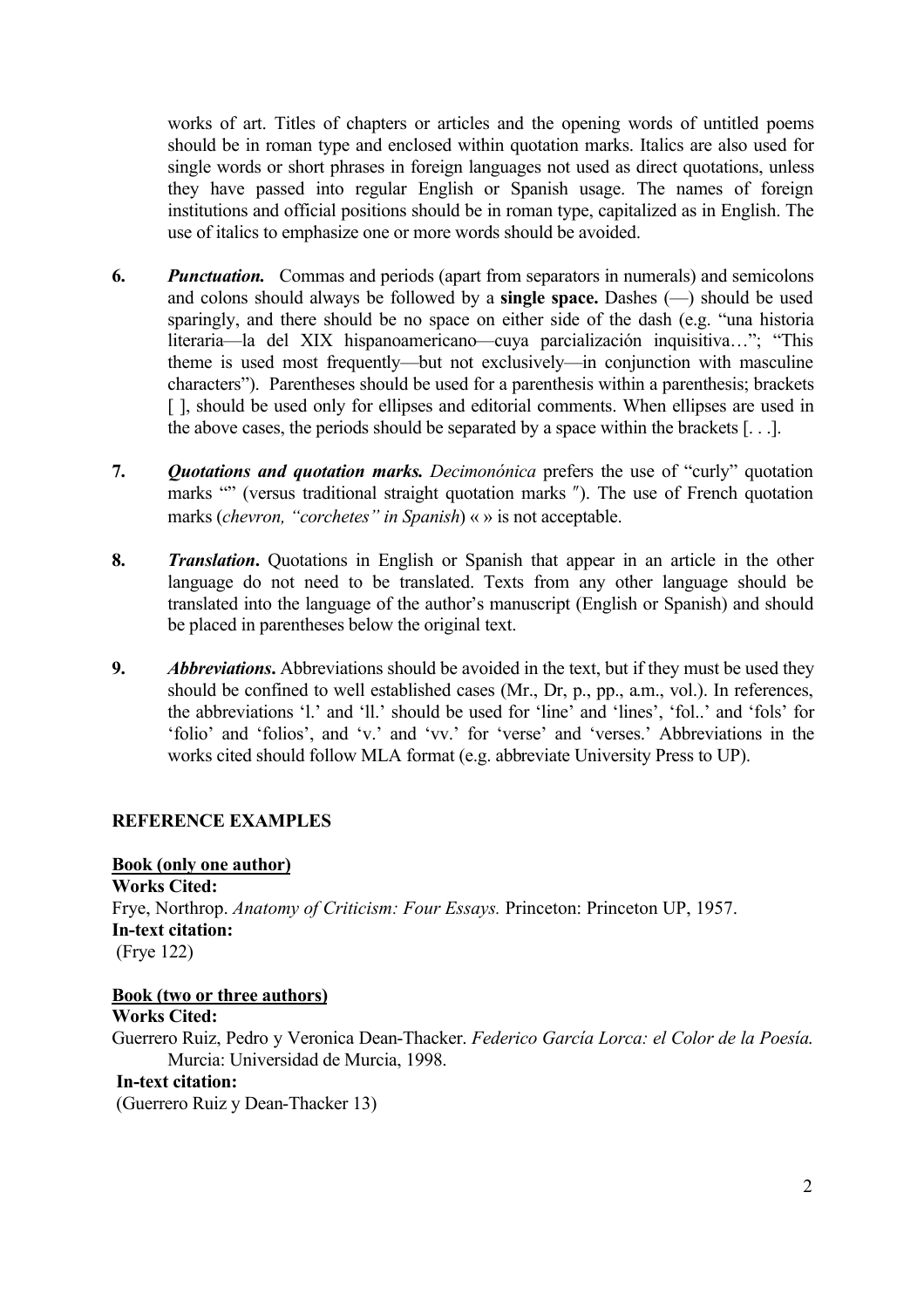#### **Anthology or Collection (list by editor or editors)**

#### **Works Cited:**

Gorodischer, Angélica, ed. *Esas malditas mujeres: Antología de cuentistas latinoamericanas*. Rosario, Argentina: Ameghino Editora, 1998.

# **In-text citation:**

(Gorodischer iii)

## **Article or essay in a book**

## **Works Cited:**

Jones, Kristine L. "Indian-Creole Negotiations in the Southern Frontier." *Revolution and Restoration: The Rearrangement of Power in Argentina, 1776-1860*. Eds. Mark D. Szuchman and Jonathan C. Brown. Lincoln: U Nebraska P, 1994. 103-23.

#### **In-text citation:**

(Jones 112)

#### **Article from a reference book**

**Works Cited:** "Bilbao." *Encyclopedia Hispánica*. 1992-1993 ed.  **In-text citation:** ("Bilbao")

## **Article in a scholarly journal**

**Works Cited:** Mercado, Julio. "Rubén Darío." *Hispania* 1.1 (1918): 38-42.  **In-text citation:** (Mercado 40)

#### **Article in a magazine**

**Works Cited:** "Francisco Rivera, siempre unido a la familia de Eugenia." *Semana* 8 June 2005. 34-41  **In-text citation:** ("Francisco Rivera" 35)

## **Article in a newspaper**

**Works Cited:** Daniel, Jean. "El rostro demente del islam. " *El País* 18 July 2005. A17  **In-text citation:** (Daniel A17)

#### **Web source: Web page**

## **Works Cited:**

The Cervantes Society of America. Ed. Fred Jehle. No date. Indiana University - Purdue University Fort Wayne. 18 July 2005. http://www.h-net.org/~cervantes/csapage.htm#top **In-text citation:** (Cervantes)

**Web source: Article in a journal Works Cited:**